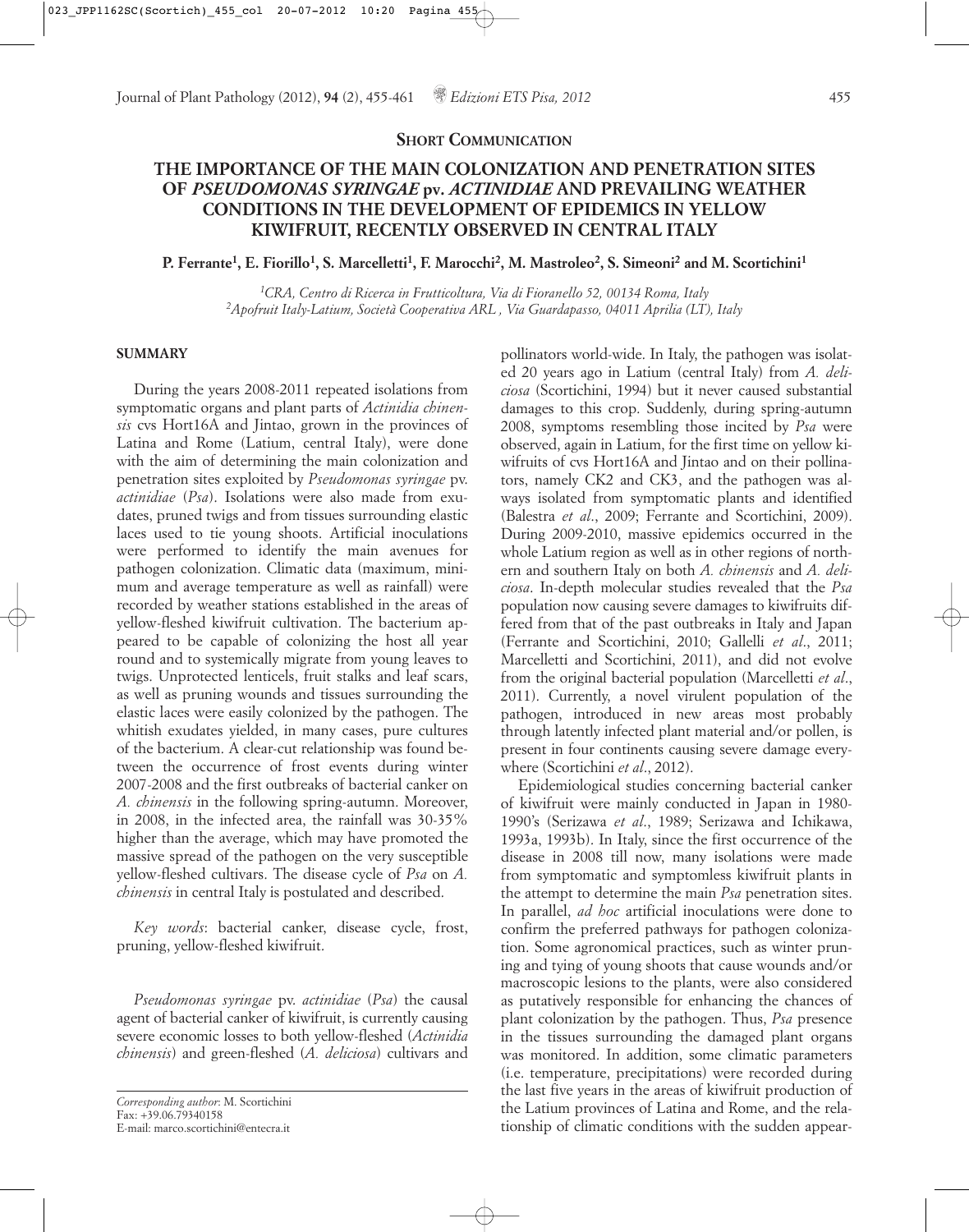

**Fig. 1.** Organs and plant parts of *Actinidia chinensis* from which *Pseudomonas syringae* pv. *actinidiae* was consistently isolated and the month when its presence was ascertained.

ance of bacterial canker was investigated. In this paper, we postulate that the frost events that took place in November 2007 and February 2008 in the provinces of Latina and Rome acted as the main initial stress factor inciting outbreaks of *Psa* in *A. chinensis* orchards of central Italy.

During 2008-2011, isolations were repeatedly made from the following symptomatic plant organs and parts of *A. chinensis*: leaf buds, young and old leaves, shoots, one-year-old twigs, flower buds, open flowers, symptomless lenticels along the twig, trunk and leader, fruit stalk, leaf scars and suckers. The plants parts indicated in Fig. 1 were collected twice a month from infected orchards and tested for the presence of *Psa,* performing 10 isolations per plant part, so as to define the preference of the bacterium according to the period of the year. In addition, samples were taken from the margin of cankers along the trunk and leader, including the exudates, and from frost injuries immediately after the frost event as well as from woody tissues of twigs two months after frost. Isolations were also done from plant tissue taken from the margin of pruning cuts and from twig lesions caused by the tying of shoots with elastic laces. From each sample, fragments 1-5 mm in size were crushed in sterile mortars in 3 ml sterile saline (0.85% NaCl in distilled water). An aliquot of 0.1 ml of a tenfold serial dilution of the extract was spread on nutrient agar (Oxoid, UK) with 5% sucrose (NSA) and incubated at 25±1°C for 72 h. Whitish exudates oozing from trunks or leaders were directly streaked onto NSA plates or from suspensions diluted (1:10 and 1:100) in sterile saline. Representative levan-positive, round colonies were selected for further identification. All putative *Psa* colonies were preliminary assayed by PCR

(Koh and Nou, 2002) and further identified by repetitive-sequence (rep) PCR using BOX and ERIC primer sets (Ferrante and Scortichini, 2009, 2010).

During spring, representative *Psa* isolates (i.e. three isolates obtained during 2008-2011 from each kiwifruit organs and/or plant parts reported in Fig. 1) were inoculated in potted, two-year-old *A. chinensis* cv. Jintao plants. A suspension of *ca* 1-2×107 CFU/ml, of a 48 h NA culture was inoculated into the leaf parenchyma next to a vein with a sterile hypodermic syringe via the abaxial side of the leaf. For each isolate, two leaves were inoculated. After inoculation, plants were incubated at 100% relative humidity and natural lighting until the appearance of symptoms. Re-isolations were done after symptom appearance, about 10 days post inoculation (dpi). In all cases, re-isolations from symptomatic plants were successful. To promote penetration, bacterial suspensions were also sprayed on the lower surface of other young and mature leaves or placed directly onto the lenticels. In this case, the assessment of bacterial presence continued for up to one month post inoculation. Re-isolations were always done in NSA. Confirmation of bacterial identity was by PCR according to Koh and Nou (2000) and rep-PCR (i.e. BOX and ERIC primer sets). Moreover, the systemic migration of the pathogen to the shoots through young leaves, as described by Serizawa and Ichikawa (1993c) for green kiwifruit, was determined for yellow kiwifruit by injecting a 10 µl drop of a bacterial suspension into the veins of young leaves (four punctures per leaf, three leaves per plant) and by subsequent re-isolations from surface-disinfected leaf petioles and shoots up to 20 days post inoculation. The experiment was performed on five plants and was repeated for three times. In all cases, the bacterium was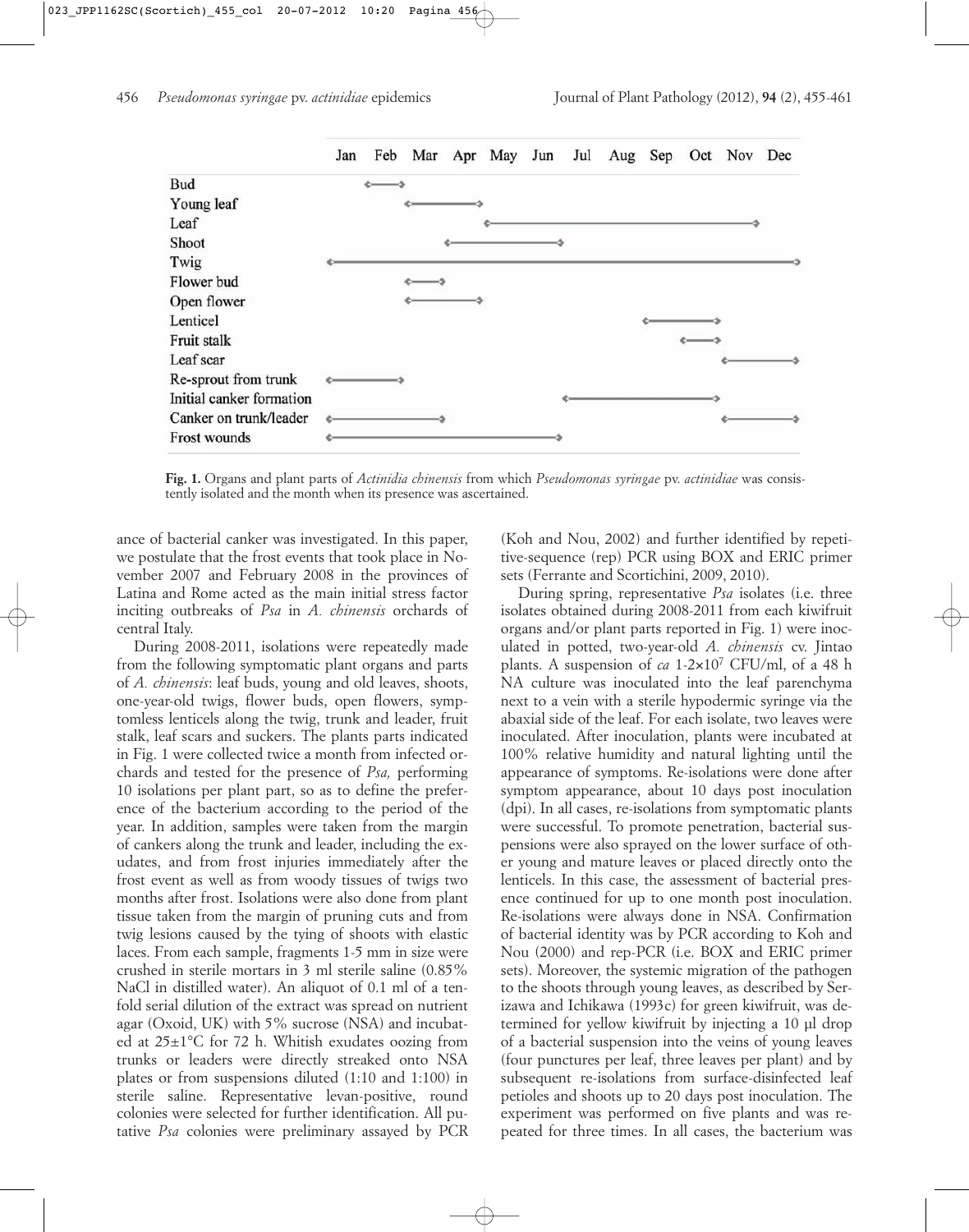re-isolated from leaf petioles and stems.

*Psa* was consistently isolated (i.e. recovery was successful from 40% of the buds and 90% of the lenticels) during 2008-2011 from the organs and/or *A. chinensis* plant parts as shown in Fig. 1. The whitish exudates yielded a pure culture of the bacterium in 80% of the cases. The pathogen was also frequently isolated from the margin of the lesions induced by winter pruning and tying of the shoots with elastic laces. Interestingly, *Psa* was isolated until June from woody tissues of symptomless twigs from plants exposed to late winter frosts. In these cases, tissues appeared water-soaked. In summer, during periods of heavy rainfall, it was also possible to observe the initial development of new cankers along the trunk and leader. Noteworthy, *Psa* was frequently isolated also in early spring from suckers that developed after cutting back heavily infected plants in the previous year (i.e. spring-summer). After harvest of 2009-2011, *Psa* was also isolated from all sites that were not naturally protected by suberin such as fruit stalks and leaf scars. The pathogen could be isolated in 70% of the cases from fruit stalks just three days after harvest and from symptomatic lenticels, especially in late summer, in 90% of the cases. Artificial inoculation tests revealed that *Psa* could survive in the tissues surrounding the lenticels.

One-year-old potted *A. chinensis* cv. Hort16A were inoculated by injecting a 1×107 CFU/ml bacterial suspension. To determine the presence and multiplication of the bacteria, 5 mm of tissue immediately next to the point of inoculation were sampled during a period of time ranging from 3 days to a month and ground in 1 ml of sterile saline. Then, serial dilutions were spotted onto NSA medium and colonies were counted two days after incubation at 27°C.

*Psa* is capable to move systemically from the leaves to young shoots of *A. chinensis* through the leaf veins and petioles. In fact, one week after leaf inoculation, the pathogen was recovered from symptomless shoots (i.e. up to 12-14 cm from the shoot tip) and from the longitudinal cankers that appeared along the shoot. Most probably, the *Psa* moves from the leaf veins to the shoot through the xylem vessels as observed by Spinelli *et al*. (2011). From the frequently repetead surveys carried out in 2008-2011 and the subsequent isolations and artificial inoculations, it appeared evident that, in the present epidemic phase, *Psa* could colonize different organs of the host throughout year. The *Psa* disease cycle on *A.*



**Fig. 2.** Cycle of disease of *Pseudomonas syringae* pv. *actinidiae* on *Actinidia chinensis* as verified in Latium (central Italy).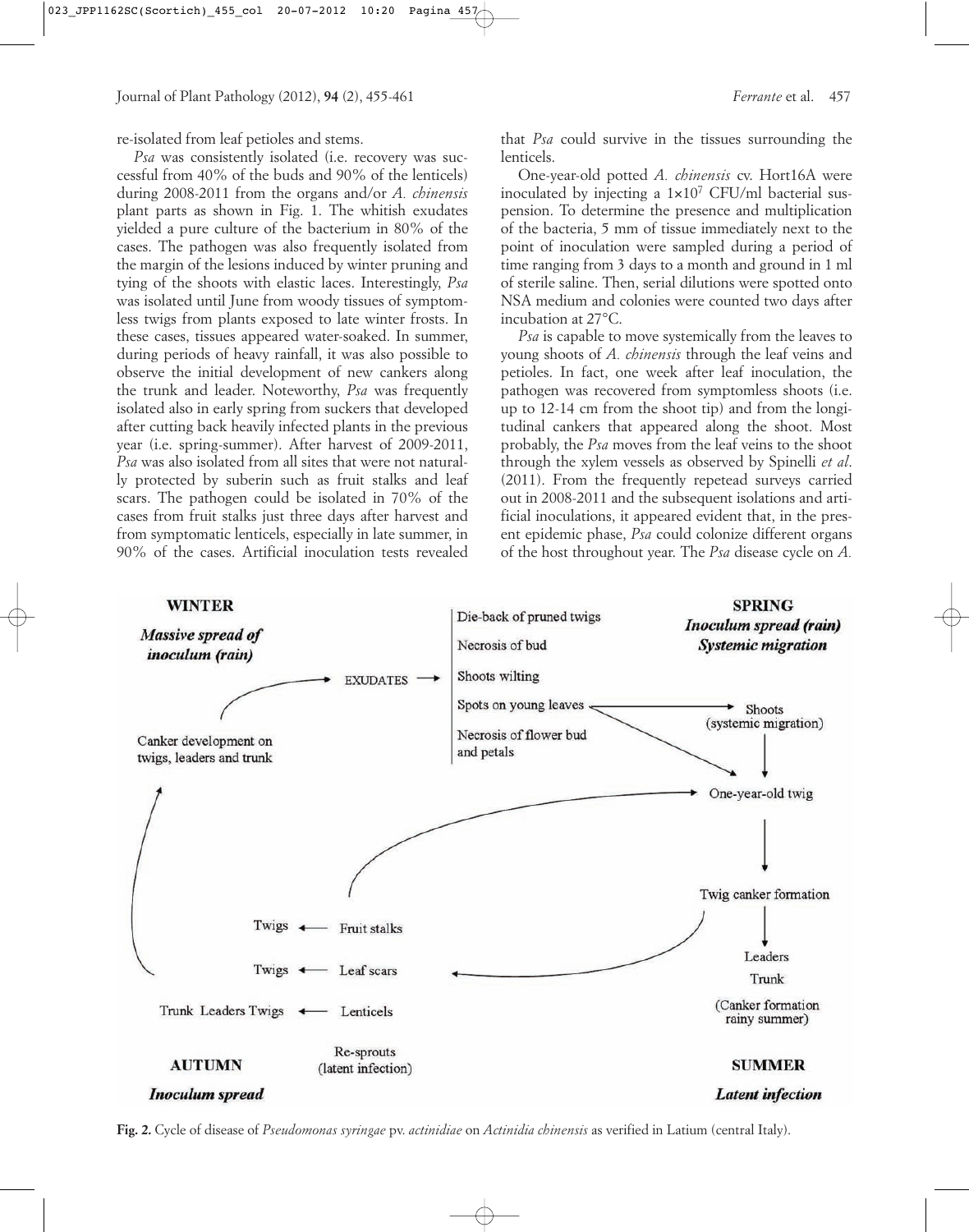*chinensis* in central Italy based on the results of this study is shown in Fig. 2.

The cycle starts with inoculum dispersal at the end winter-early spring through exudates oozing from old cankers. Field evidence suggests that, like in Japan (Serizawa *et al*., 1989; Serizawa and Ichikawa, 1993a), in central Italy rain and wind can effectively displace bacterial inoculum to the young shoots. Subsequently, flower buds are attacked and show symptoms (i.e. necrosis) and their infection, depending on the weather conditions, may lead to petal necrosis or massive drop of flowers during full bloom. Another critical part of the cycle, after leaf colonization, is the systemic movement of the pathogen inside the shoot through leaf veins and petioles that allows the bacterium to rapidly reach oneyear-old twigs. Once inside, it can start canker formation. Penetration and subsequent colonization of the plant occurs through the lenticels, fruit stalk and leaf scars, as well as through wounds (provoked by early and late frosts, hail, pruning, tying of shoots, etc.). The practice to cut back the trunk of a heavily infected plant, growing in an infected area, and the subsequent training of the new sprouts appears risky since these are easily colonized by the pathogen. The wounds incited by frosts during winter, appear to be the preferred avenues for penetration and subsequent multiplication of the pathogen (Ferrante and Scortichini, unpublished data). In fact, once the wound is penetrated, *Psa* multiplies in

**Table 1.** Early and late frost events recorded in the areas of *Actinidia chinensis* cultivation of the provinces of Latina (LT) and Rome (RM) from 2007 to 2011 as recorded by thermometers placed in the farms by the Apofruit technical staff.

| Date of frost event | Municipality/Province | Min T recorded (°C) | Event duration (h)      |
|---------------------|-----------------------|---------------------|-------------------------|
| November 4<br>2007  | Velletri (RM)         | $-8$                | 6                       |
|                     | Aprilia (LT)          | $-9$                | 6                       |
|                     | Latina (LT)           | $-7$                | 4                       |
|                     | Cisterna (LT)         | $-5$                | $\overline{4}$          |
|                     |                       |                     |                         |
| November 5<br>2007  | Velletri (RM)         | $-2$                | $\overline{4}$          |
|                     | Aprilia (LT)          | $-2$                | $\overline{4}$          |
|                     | Latina (LT)           | $-1$                | 4                       |
|                     | Cisterna (LT)         | $-1$                | $\overline{4}$          |
|                     |                       |                     |                         |
| February 17<br>2008 | Velletri (RM)         | $-8$                | $\overline{7}$          |
|                     | Aprilia (LT)          | $-9$                | $\overline{7}$          |
|                     | Latina (LT)           | $-7$                | 6                       |
|                     | Cisterna (LT)         | $-5$                | 6                       |
| February 1<br>2010  |                       |                     |                         |
|                     | Velletri (RM)         | $-5$                | $\mathfrak{Z}$          |
|                     | Aprilia (LT)          | $-5$                | $\mathfrak{Z}$          |
|                     | Latina (LT)           | $-3$                | $\overline{\mathbf{3}}$ |
|                     | Cisterna (LT)         | $-2$                | $\mathfrak{Z}$          |
|                     |                       |                     |                         |
| December 17<br>2010 | Velletri (RM)         | $-11$               | 10                      |
|                     | Aprilia (LT)          | $-12$               | 10                      |
|                     | Latina (LT)           | - $\,$              | 8                       |
|                     | Cisterna (LT)         | $-7$                | 8                       |
|                     |                       |                     |                         |
| March 8<br>2011     | Velletri (RM)         | $-8$                | 6                       |
|                     | Aprilia (LT)          | - $\,$              | 6                       |
|                     | Latina (LT)           | $-7$                | 5                       |
|                     | Cisterna (LT)         | $-5$                | $\overline{4}$          |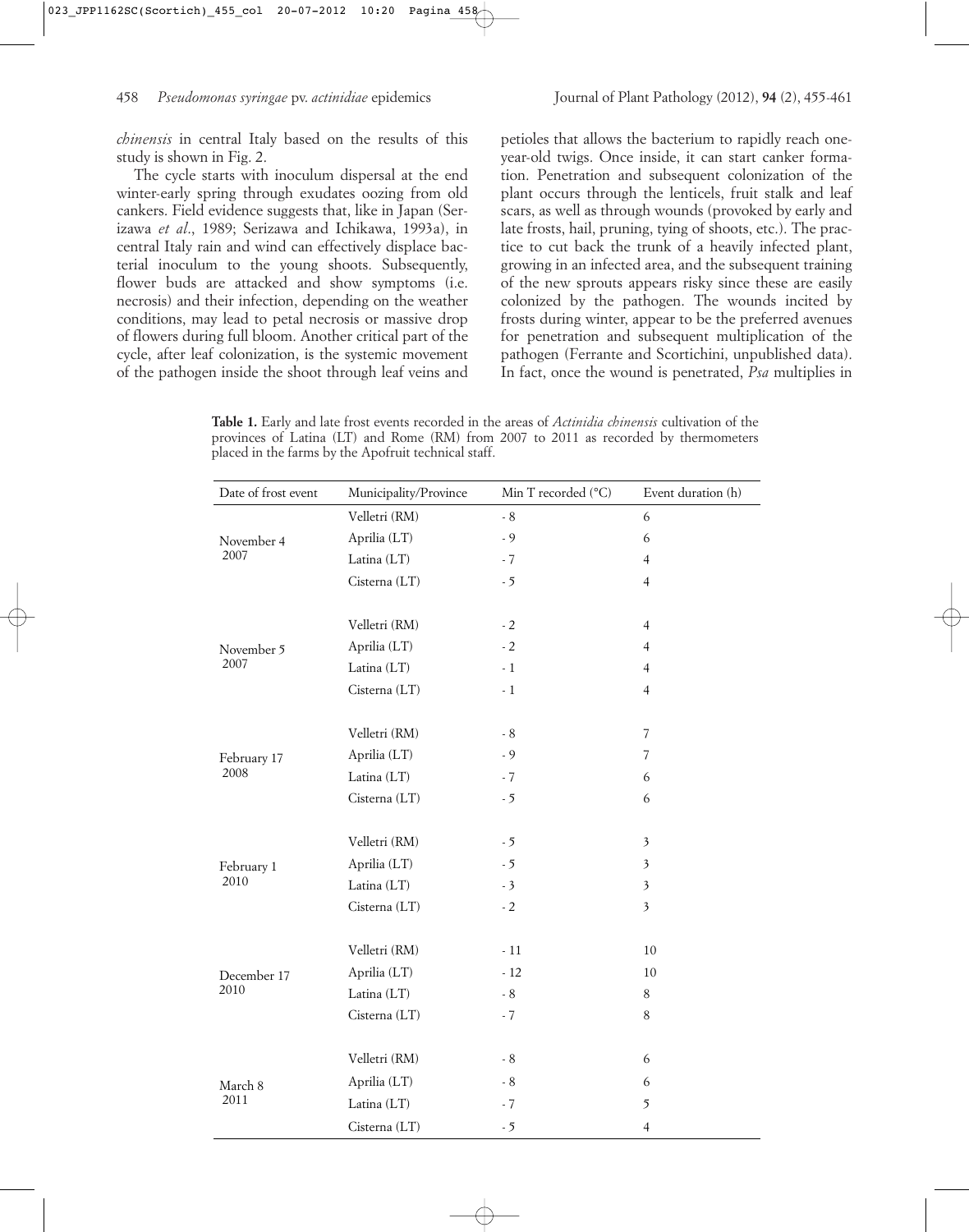

**Fig. 3.** Average temperatures and precipitations recorded from 2007 to 2011 in the kiwifruit production areas of Latina and Rome provinces. For each year, the total rainfall is reported in brackets. The purple curve shows the increase of bacterial canker incidence in the *Actinidia chinensis* surface area (Ha) tended by Apofruit-Aprilia in the same period. See also Table 1 for the frost events.

the surrounding tissues in spring and early summer.

The average temperature and precipitations of the last five years recorded in the areas of *A. chinensis* cultivation of the provinces of Latina and Rome are reported in Fig. 3, whereas Table 1 reports the frost events recorded in the same period. Fig. 3 also shows the cumulative hectares of yellow-fleshed kiwifruit cultivars, managed by Aprofruit Italy-Aprilia, affected by bacterial canker in the same period, in the same area. There is an obvious relationship between the frost events of 2007-2008 (see also Table 1) and the first outbreaks of bacterial canker. In the orchards, the first visible signs of the disease (i.e. leaf spotting) were observed in May-June 2008, as confirmed by isolations performed in that period (Ferrante and Scortichini, 2009), whereas the first signs of canker formation along the trunk and leader appeared in November-December 2008. It should be pointed out that the frost of November 4th and 5th 2007, damaged plants that were not yet in the dormant stage for, in central Italy, in that period a large number of leaves still persist. A clear-cut increase in bacterial canker spreading was observed after the severe late frost of February 1st 2010, as well as after the frost events of winter 2010-2011. In 2008 the total precipitation in the kiwi-growing area was 1,210 mm, i.e. 30- 35% higher than the yearly average of 850-900 mm. In particular, October and November 2008 were very rainy, a condition that may have contributed either to the initial massive spread of *Psa* or to its rapid multiplication (i.e. canker formation) in the very susceptible *A. chinensis* cvs Hort16A and Jintao. To worsen the situation, during the same period very circumscribed measures for reducing *Psa* inoculum had been enforced, limitedly to a few orchards.

Frost alone or in combination with ice-nucleating strains of *P. syringae* is/are well known as major predisposing factor(s) for the subsequent colonization of micro-organisms, including pathogens belonging to the *Pseudomonas syringae* complex (Weaver, 1978; Sobicewski and Jones, 1992; Vigoroux, 1989; Cao *et al*., 1999; Kennelly *et al*., 2007; Tomihama *et al*., 2009; De Kam, 2010). However, in the case of bacterial canker of yellow-fleshed kiwifruit in central Italy, the role(s) played by the possible presence of ice-nucleating *P. syringae* pv. *syringae* (*Pss*) strains in *A. chinensis* tissues remains to be determined. Interestingly, it was previously ascertained that *Pss* was capable of inducing necrotic lesions to *A. deliciosa* tissues during the dormant period of the plant in presence of temperatures below 0°C (Scortichini and Rossi, 1991). In any case, it seems plausible to conclude that frost alone, by causing wounds that were subsequently colonized by *Psa,* would have largely contributed to the initial outbreaks of bacterial canker, as supported by the dramatic increase of the acreage damaged by *Psa* following the frost events of 2007-2008, 2010 and 2010-2011 (Fig. 2). Frost can also act as a stress factor, inciting the virulence of pathogens (Arnold *et al*., 2007). In fact, under stress conditions in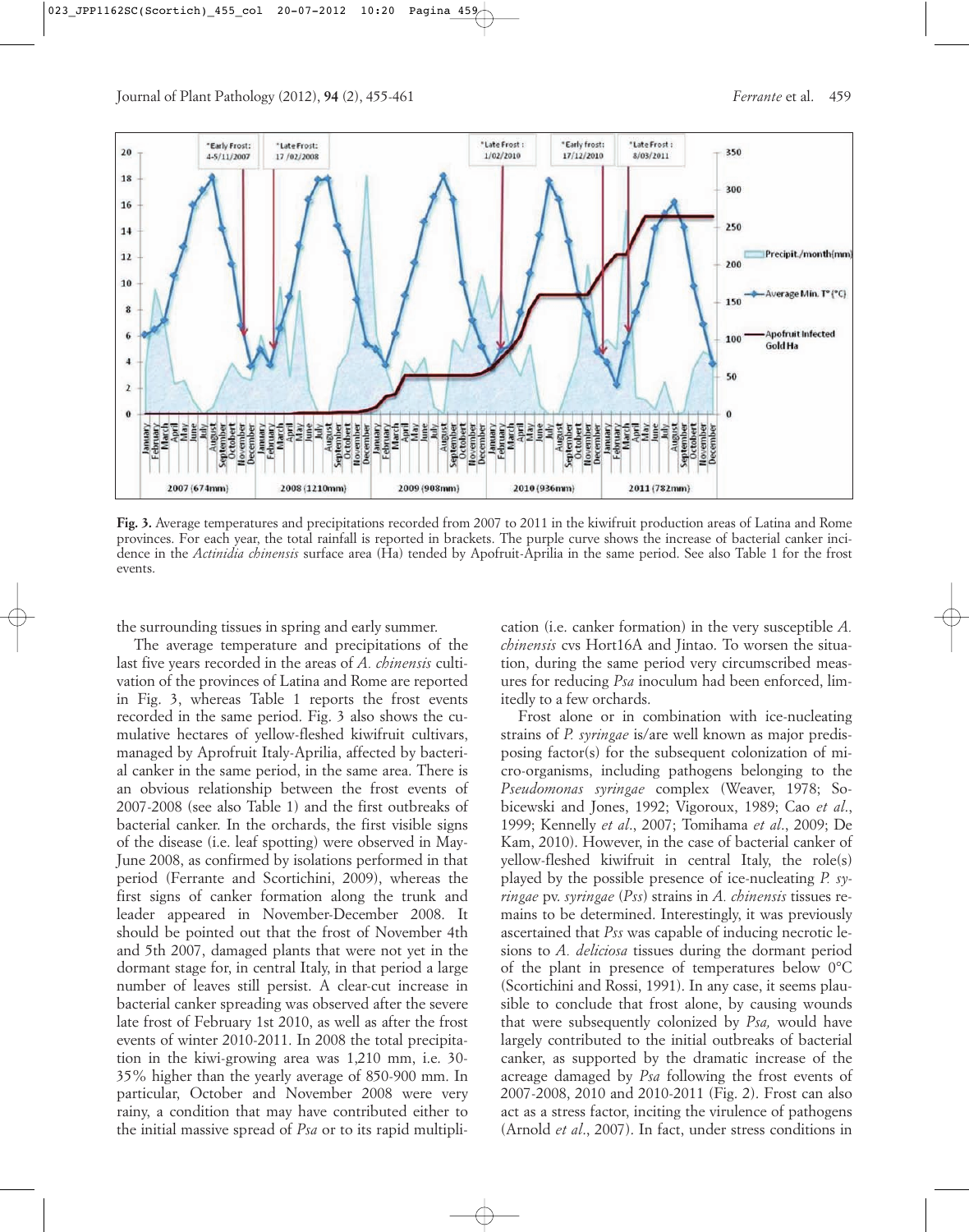the host, the bacterial competence for DNA uptake is activated so that a pathogen can acquire foreign genetic material, possibly including pathogenicity and/or virulence factors.

Anecdotal observations refer to the observation of symptoms (i.e. leaf spotting) resembling those caused by *Psa,* on *A. chinensis* cultivated in the provinces of Latina and Rome also in 2007. If this were true, it would represent a further confirmation that the frosts of winter 2007-2008 massively enhanced the colonization of the wounds by the pathogen since its presence in the area greatly augmented during 2008.

Pruning wounds can enhance the penetration of phytopathogenic pseudomonads in fruit trees as reported for *P. s*. pv. *persicae, P. s.* pv. *syringae* and *P. s*. pv. *morsprunorum* in peach, sweet cherry and plum, respectively (Young, 1988; Vigoroux and Bussi, 1998; Hinrichs-Berger, 2004; Carroll *et al.,* 2010). *Psa* can infect pruning wounds, possibly, long after the cut. Furthermore, this bacterium has very frequently been found in the tissues surrounding the elastic laces used to tie the young shoots to the poles, possibly as a consequence of the lesions provoked by the laces to the growing shoots. Therefore, common agronomical practices such as pruning and tying can easily open avenues to *Psa* penetration and colonization of host tissues.

It can be concluded that a combination of factors seems to have played a role of paramount relevance in initiating the epidemics of bacterial canker on *A. chinensis* in central Italy consequent to: (i) presence of very susceptible cultivars such as Hort16A and Jintao extensively grown, in some cases, on a large acreage; (ii) presence of a very aggressive population of the specific pathogen; (iii) occurrence of predisposing stress factors like winter frosts and heavy rainfalls, that enable the massive colonization, multiplication and dispersal of bacterial inoculum in the area; (iv) underestimation of the risk potential during the early phases of the epidemics; (v) delayed implementation of measures aiming at lowering the inoculum potential in the whole area; (vi) unavailability of registered chemicals for control.

## **REFERENCES**

- Arnold D., Jackson R.W., Waterfield N.R., Mansfield J.W., 2007. Evolution of microbial virulence: the benefits of stress. *Trends in Genetics* **23**: 293-300.
- Balestra G.M., Mazzaglia A., Quattrucci A., Renzi M., Rossetti A., 2009. Occurrence of *Pseudomonas syringae* pv. *actinidiae* in Jin Tao kiwi plants in Italy. *Phytopathologia Mediterranea* **48**: 299-301.
- Cao T., Sayler R.J., De Jong T.M., Kirkpatrick B.C., Bostock R.M., Shackel K.A., 1999. Influence of stem diameter, water content, and freezing-thawing on bacterial canker development in excised stem of dormant stone fruit. *Phytopathology* **89**: 962-966.
- Carroll J.E., Robinson T., Burr T., Hoying S., Cox K., 2010. Evaluation of pruning techniques and bactericides to manage bacterial canker of sweet cherry. *New York Fruit Quarterly* **18**: 9-15.
- De Kam M., 1982. Damage to poplar caused by *Pseudomonas syringae* in combination with frost and fluctuating temperatures. *European Journal of Forest Pathology* **12**: 203-209.
- Ferrante P., Scortichini M., 2009. Identification of *Pseudomonas syringae* pv. *actinidiae* as causal agent of bacterial canker of yellow kiwifruit (*Actinidia chinensis* Planchon) in Central Italy. *Journal of Phytopathology* **157**: 768- 770.
- Ferrante P., Scortichini M., 2010. Molecular and phenotypic features of *Pseudomonas syringae* pv. *actinidiae* isolated during recent epidemics of bacterial canker of yellow kiwifruit (*Actinidia chinensis*) in central Italy. *Plant Pathology* **59**: 954-962.
- Gallelli A., L'Aurora A., Loreti S., 2011. Gene sequence analysis for the molecular detection of *Pseudomonas syringae* pv. *actinidiae*: developing diagnostic protocols. *Journal of Plant Pathology* **93**: 425-435.
- Hinrichs-Berger J., 2004. Epidemiology of *Pseudomonas syringae* pathovars associated with decline of plum trees in the south-west of Germany. *Journal of Phytopathology* **152**: 153-160.
- Kennelly M.M., Cazorla F.M., De Vicente A., Ramos C., Sundin G., 2007. *Pseudomonas syringae* diseases of fruit trees: progress towards understanding and control. *Plant Disease* **91**: 4-17.
- Koh Y.J., Nou I.S., 2002. DNA markers for identification of *Pseudomonas syringae* pv. *actinidiae*. *Molecules and Cells* **13**: 309-314.
- Marcelletti S., Scortichini M., 2011. Clonal outbreaks of bacterial canker caused by *Pseudomonas syringae* pv. *actinidiae* on *Actinidia chinensis* and *A. deliciosa* in Italy. *Journal of Plant Pathology* **93**: 479-483.
- Marcelletti S., Ferrante P., Petriccione M., Firraro G., Scortichini M**.,** 2011. *Pseudomonas syringae* pv. *actinidiae* draft genomes comparison reveal strain-specific features involved in adaptation and virulence to *Actinidia* species. *PLoS ONE* **6**: e27297.
- Scortichini M., 1994. Occurrence of *Pseudomonas syringae* pv. *actinidiae* on kiwifruit in Italy. *Plant Pathology* **43**: 1035- 1038.
- Scortichini M., Rossi M.P., 1991. Multiplication of *Pseudomonas syringae* pv. *syringae* in kiwifruit stem in relation to different temperatures. *Proceedings 4th International Working Group on Pseudomonas syringae pathovars, Florence, Italy*: 263-271.
- Scortichini M., Marcelletti S., Ferrante P., Petriccione M., Firrao G., 2012. *Pseudomonas syringae* pv. *actinidiae*: a reemerging, multi-faceted, pandemic pathogen. *Molecular Plant Pathology* (in press). doi: 10.1111/j.1364-3703. 2012.00788.x.
- Serizawa S., Ichikawa T., Takikawa Y., Tsuyumu S., 1989. Occurrence of bacterial canker of kiwifruit in Japan: description of symptoms, isolation of the pathogen and screening of bactericides. *Annals of the Phytopathological Society of Japan* **55**: 427-436.